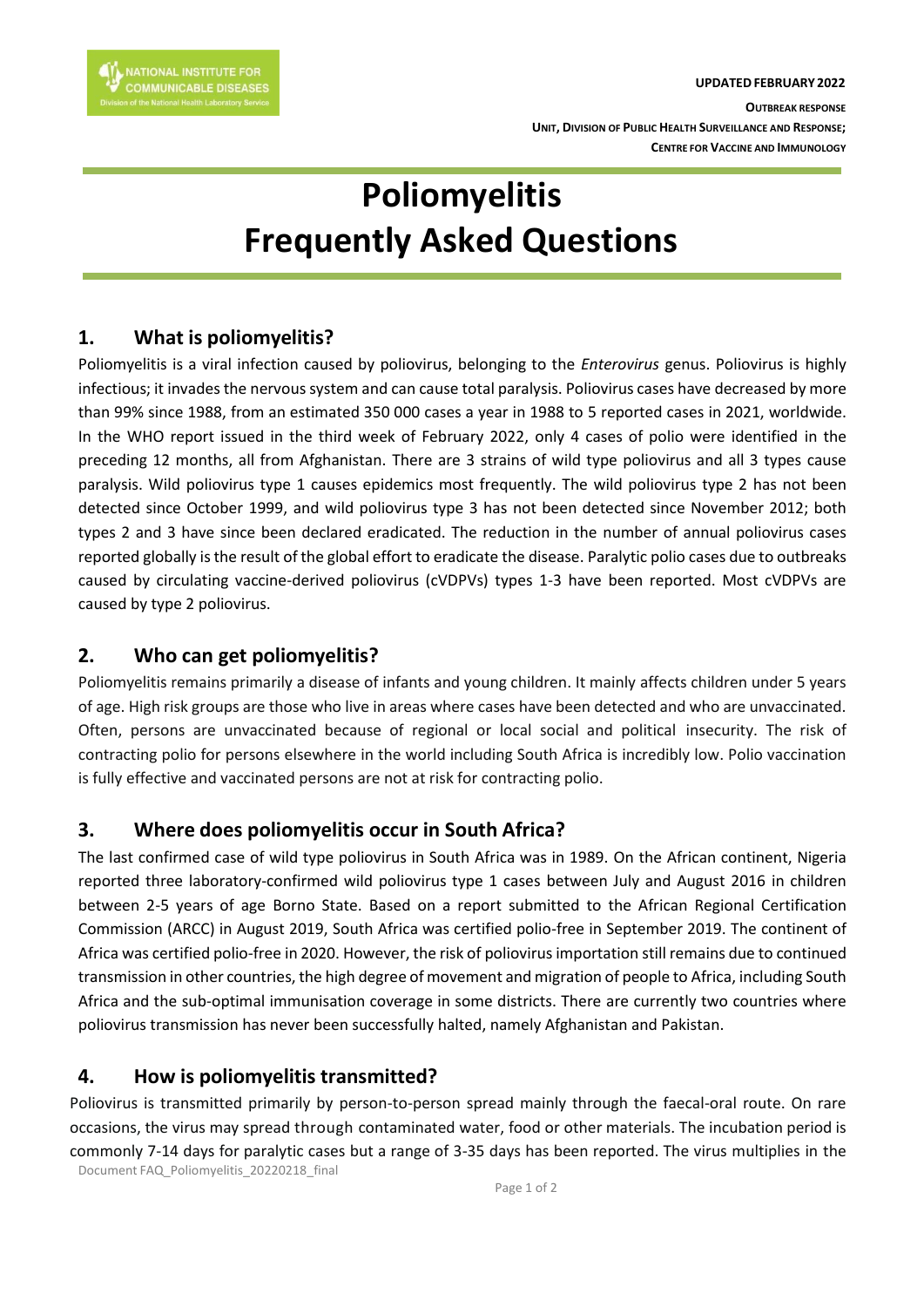intestine and is shed in the faeces. Transmission is possible as long as the virusis excreted. The virus persists in the throat for approximately 1 week and in faeces for 3-6 weeks. Cases are most infectious during the days before and after onset of symptoms.

# **5. How does poliomyelitis affect animals?**

Poliovirus is strictly a human pathogen, and does not naturally infect any other species (although chimpanzees and Old World monkeys can be experimentally infected).

# **6. What are the signs and symptoms of poliomyelitis in humans?**

Initially, patients with poliomyelitis present with non-specific symptoms such as fever, fatigue, headache, vomiting, sore throat, lethargy. If the disease progress, severe muscle pain, stiffness of the neck and back, and pain in the limbs with flaccid paralysis may occur. Globally, 1 in 200 infections leads to irreversible flaccid paralysis, usually paralysis of the legs. The virus enters the central nervous system and replicates in the anterior horn cells of the spinal cord, which innervate skeletal muscles. An estimated 5-10% of those who are paralysed may die when the breathing muscles are immobilized. Paralysis of respiratory and swallowing muscles can be life threatening. The majority (about 72%) of patients are asymptomatic.

## **7. How is poliomyelitis diagnosed?**

A definitive laboratory diagnosis requires isolation of poliovirus from patient stool samples, cerebrospinal fluid or oropharyngeal secretions. Specialised laboratory methods can be used to differentiate "wild" from "vaccinederived" and vaccine virus strains. Rises in antibody levels (>4-fold) are less helpful in the diagnosis of wild poliomyelitis infection. In South Africa, the National Institute for Communicable Diseases conducts poliovirus testing on all stool samples submitted for investigation of children with acute flaccid paralysis (AFP). The NICD has been a WHO polioviorus collaborating centre since its foundation in the 1950s.

## **8. How is poliomyelitis treated?**

Currently there is no cure for poliomyelitis but the disease can be prevented through vaccination. Treatment of poliovirus paralysis is supportive, and includes physiotherapy, and if necessary ventilator support in intensive care units. Ongoing physical therapy is used to attain maximum function after paralytic poliomyelitis and can prevent other deformities that occur as late manifestations of the illness. An experimental antiviral drug, pocapavir, has been found to have activity against poliovirus.

## **9. How is poliomyelitis prevented?**

Poliomyelitis can be prevented by vaccination. South Africa provides routine vaccination for poliovirus in the Expanded Programme on Immunisation (EPI-SA). Prior to April 2009, the primary immunisation schedule for polio consisted of trivalent oral polio vaccine (tOPV), which is a live-attenuated poliovirus containing all 3 poliovirus serotypes, given at birth, 6, 10 and 14 weeks of age. In April 2009, a combined schedule of tOPV and trivalent inactivated polio vaccine (tIPV) was introduced into the EPI-SA schedule and consisted of tOPV at birth and 6 weeks of age, and tIPV at 6, 10 and 14 weeks of age. In the revised EPI-SA immunisation schedule from December 2015, tIPV is administered as a hexavalent vaccine (hexavalent vaccine contains DTaP-IPV-Hib-HBV). In April 2016, South Africa changed from a tOPV to a bivalent oral polio vaccine (bOPV) as part of the Global Polio Eradication Initiative Endgame Strategic Plan. The bOPV contains only serotypes 1 and 3. The current EPI-SA primary immunisation schedule for polio consists of bOPV at birth and at 6 weeks of age, and tIPV included in the hexavalent vaccine given at 6, 10 and 14 weeks of age. A booster dose of tIPV at 18 months of age.